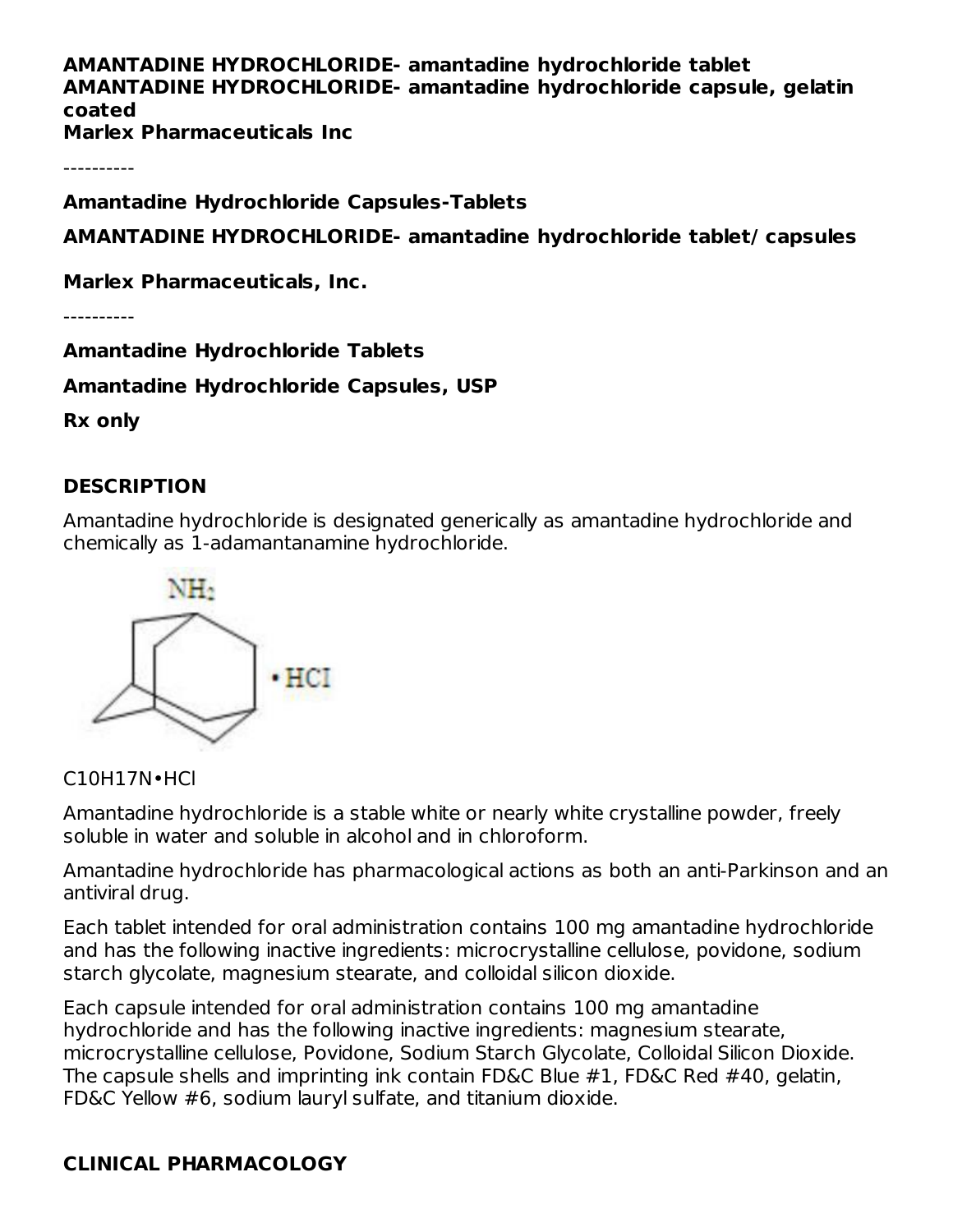### **Pharmacodynamics**

#### Mechanism of Action

#### Antiviral

The mechanism by which amantadine exerts its antiviral activity is not clearly understood. It appears to mainly prevent the release of infectious viral nucleic acid into the host cell by interfering with the function of the transmembrane domain of the viral M2 protein. In certain cases, amantadine is also known to prevent virus assembly during virus replication. It does not appear to interfere with the immunogenicity of inactivated influenza A virus vaccine.

#### Antiviral Activity

Amantadine inhibits the replication of influenza A virus isolates from each of the subtypes, i.e., H1N1, H2N2 and H3N2. It has very little or no activity against influenza B virus isolates. A quantitative relationship between the *in vitro* susceptibility of influenza A virus to amantadine and the clinical response to therapy has not been established in man. Sensitivity test results, expressed as the concentration of amantadine required to inhibit by 50% the growth of virus (ED50) in tissue culture vary greatly (from 0.1 mcg/mL to 25 mcg/mL) depending upon the assay protocol used, size of virus inoculum, isolates of influenza A virus strains tested, and the cell type used. Host cells in tissue culture readily tolerated amantadine up to a concentration of 100 mcg/mL.

#### Drug Resistance

Influenza A variants with reduced in vitro sensitivity to amantadine have been isolated from epidemic strains in areas where adamantane derivatives are being used. Influenza viruses with reduced in vitro sensitivity have been shown to be transmissible and to cause typical influenza illness. The quantitative relationship between the in vitro sensitivity of influenza A variants to amantadine and the clinical response to therapy has not been established.

Mechanism of Action

#### Parkinson's disease

The mechanism of action of amantadine hydrochloride in the treatment of Parkinson's disease and drug-induced extrapyramidal reactions is not known. Data from earlier animal studies suggest that amantadine hydrochloride may have direct and indirect effects on dopamine neurons. More recent studies have demonstrated that amantadine is a weak, non-competitive NMDA receptor antagonist  $(K = 10 \mu M)$ . Although amantadine has not been shown to possess direct anticholinergic activity in animal studies, clinically, it exhibits anticholinergic-like side effects such as dry mouth, urinary retention, and constipation.

### **Pharmacokinetics**

Amantadine hydrochloride is well absorbed orally. Maximum plasma concentrations are directly related to dose for doses up to 200 mg/day. Doses above 200 mg/day may result in a greater than proportional increase in maximum plasma concentrations. It is primarily excreted unchanged in the urine by glomerular filtration and tubular secretion. Eight metabolites of amantadine have been identified in human urine. One metabolite, an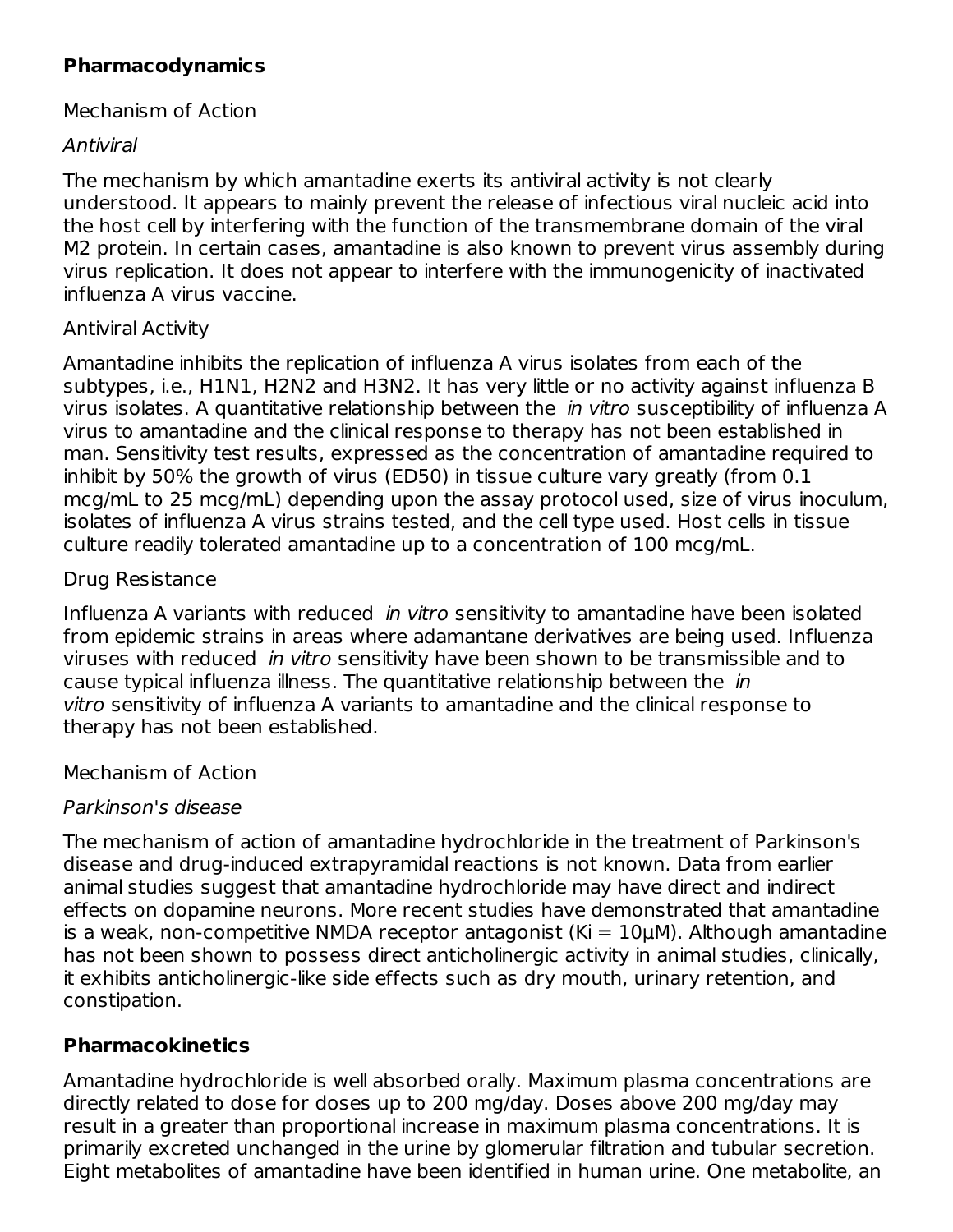N-acetylated compound, was quantified in human urine and accounted for 5 to 15% of the administered dose. Plasma acetyl amantadine accounted for up to 80% of the concurrent amantadine plasma concentration in 5 of 12 healthy volunteers following the ingestion of a 200 mg dose of amantadine. Acetyl amantadine was not detected in the plasma of the remaining seven volunteers. The contribution of this metabolite to efficacy or toxicity is not known.

There appears to be a relationship between plasma amantadine concentrations and toxicity. As concentration increases, toxicity seems to be more prevalent; however, absolute values of amantadine concentrations associated with adverse effects have not been fully defined.

Amantadine pharmacokinetics were determined in 24 normal adult male volunteers after the oral administration of a single amantadine hydrochloride 100 mg soft gel capsule. The mean  $\pm$  SD maximum plasma concentration was 0.22  $\pm$  0.03 mcg/mL (range: 0.18 to 0.32 mcg/mL). The time to peak concentration was  $3.3 \pm 1.5$  hours (range: 1.5 to 8 hours). The apparent oral clearance was  $0.28 \pm 0.11$  L/hr/kg (range: 0.14 to 0.62 L/hr/kg). The half-life was  $17 \pm 4$  hours (range: 10 to 25 hours). Across other studies, amantadine plasma half-life has averaged  $16 \pm 6$  hours (range: 9 to 31 hours) in 19 healthy volunteers.

After oral administration of a single dose of 100 mg amantadine syrup to five healthy volunteers, the mean  $\pm$  SD maximum plasma concentration Cmax was 0.24  $\pm$  0.04 mcg/mL and ranged from 0.18 to 0.28 mcg/mL. After 15 days of amantadine 100 mg b.i.d., the Cmax was  $0.47 \pm 0.11$  mcg/mL in four of the five volunteers. The administration of amantadine as a 200 mg single dose to 6 healthy subjects resulted in a Cmax of  $0.51 \pm 0.14$  mcg/mL. Across studies, the time to Cmax (Tmax) averaged about 2 to 4 hours.

Plasma amantadine clearance ranged from 0.2 to 0.3 L/hr/kg after the administration of 5 mg to 25 mg intravenous doses of amantadine to 15 healthy volunteers.

In six healthy volunteers, the ratio of amantadine renal clearance to apparent oral plasma clearance was  $0.79 \pm 0.17$  (mean  $\pm$  SD).

The volume of distribution determined after the intravenous administration of amantadine to 15 healthy subjects was 3 to 8 L/kg, suggesting tissue binding. Amantadine, after single oral 200 mg doses to 6 healthy young subjects and to 6 healthy elderly subjects has been found in nasal mucus at mean  $\pm$  SD concentrations of 0.15  $\pm$ 0.16, 0.28  $\pm$  0.26, and 0.39  $\pm$  0.34 mcg/g at 1, 4, and 8 hours after dosing, respectively. These concentrations represented  $31 \pm 33$ %, 59  $\pm 61$ %, and 95  $\pm 86$ % of the corresponding plasma amantadine concentrations. Amantadine is approximately 67% bound to plasma proteins over a concentration range of 0.1 to 2 mcg/mL. Following the administration of amantadine 100 mg as a single dose, the mean  $\pm$  SD red blood cell to plasma ratio ranged from 2.7  $\pm$  0.5 in 6 healthy subjects to 1.4  $\pm$  0.2 in 8 patients with renal insufficiency.

The apparent oral plasma clearance of amantadine is reduced and the plasma half-life and plasma concentrations are increased in healthy elderly individuals age 60 and older. After single dose administration of 25 to 75 mg to 7 healthy, elderly male volunteers, the apparent plasma clearance of amantadine was  $0.10 \pm 0.04$  L/hr/kg (range 0.06 to 0.17 L/hr/kg) and the half-life was 29  $\pm$  7 hours (range 20 to 41 hours). Whether these changes are due to decline in renal function or other age related factors is not known.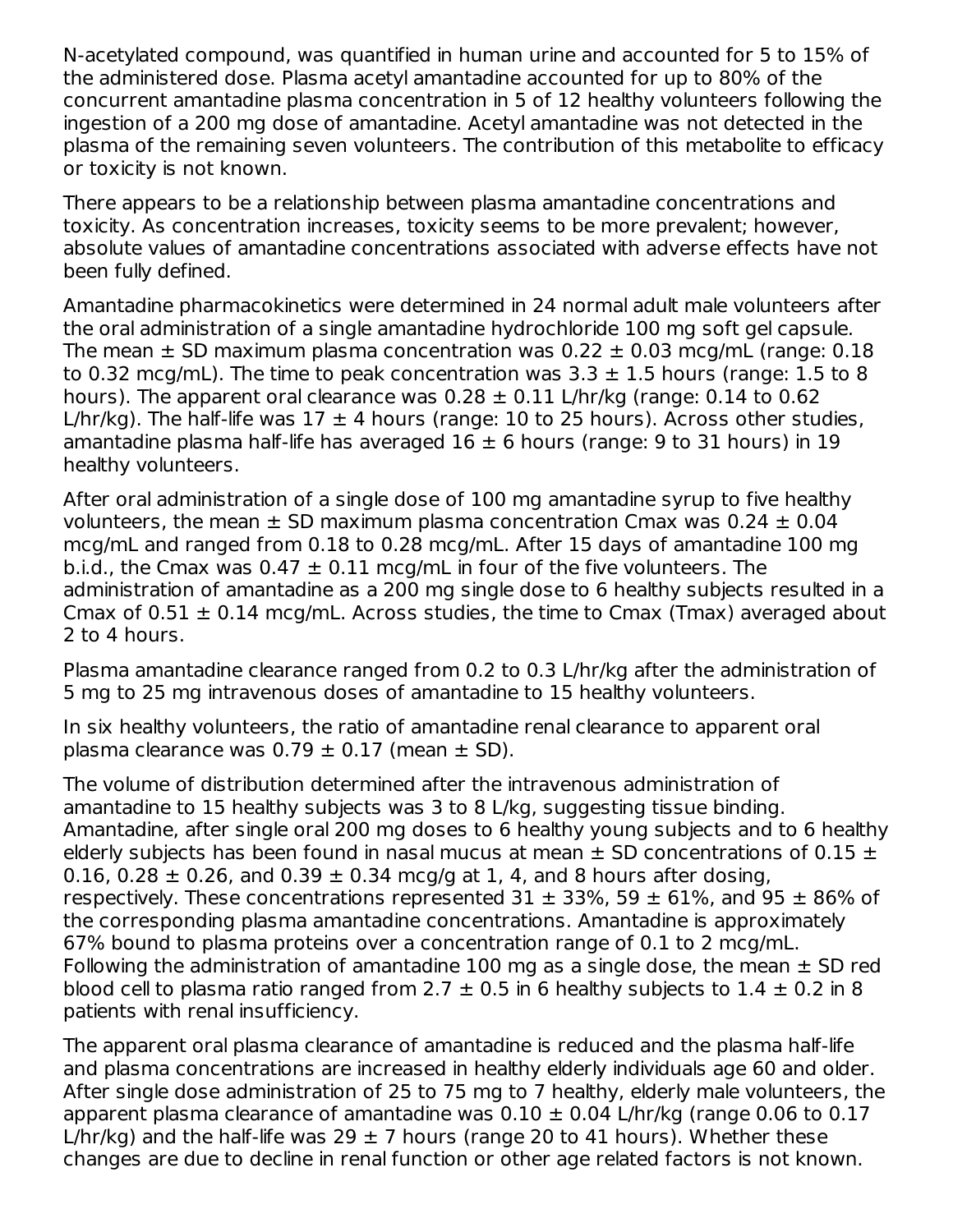In a study of young healthy subjects (n=20), mean renal clearance of amantadine, normalized for body mass index, was 1.5 fold higher in males compared to females  $(p<0.032)$ .

Compared with otherwise healthy adult individuals, the clearance of amantadine is significantly reduced in adult patients with renal insufficiency. The elimination half-life increases two to three fold or greater when creatinine clearance is less than 40  $mL/min/1.73m<sup>2</sup>$  and averages eight days in patients on chronic maintenance hemodialysis. Amantadine is removed in negligible amounts by hemodialysis.

The pH of the urine has been reported to influence the excretion rate of amantadine hydrochloride. Since the excretion rate of amantadine hydrochloride increases rapidly when the urine is acidic, the administration of urine acidifying drugs may increase the elimination of the drug from the body.

## **INDICATIONS AND USAGE**

Amantadine Hydrochloride are indicated for the prophylaxis and treatment of signs and symptoms of infection caused by various strains of influenza A virus. Amantadine Hydrochloride are also indicated in the treatment of Parkinsonism and drug-induced extrapyramidal reactions.

## **Influenza a Prophylaxis**

Amantadine Hydrochloride are indicated for chemoprophylaxis against signs and symptoms of influenza a virus infection. Because Amantadine Hydrochloride do not completely prevent the host immune response to influenza A infection, individuals who take this drug may still develop immune responses to natural disease or vaccination and may be protected when later exposed to antigenically related viruses. Following vaccination during an influenza A outbreak, Amantadine Hydrochloride prophylaxis should be considered for the 2- to 4- week time period required to develop an antibody response.

## **Influenza A Treatment**

Amantadine Hydrochloride are also indicated in the treatment of uncomplicated respiratory tract illness caused by influenza A virus strains especially when administered early in the course of illness. There are no well-controlled clinical studies demonstrating that treatment with Amantadine Hydrochloride will avoid the development of influenza A virus pneumonitis or other complications in high-risk patients. There is no clinical evidence indicating that Amantadine Hydrochloride are effective in the prophylaxis or treatment of viral respiratory tract illnesses other than those caused by influenza A virus strains.

The following points should be considered before initiating treatment or prophylaxis with Amantadine Hydrochloride:

- Amantadine Hydrochloride are not a substitute for early vaccination on an annual basis as recommended by the Centers for Disease Control and Prevention Advisory Committee on Immunization Practices.
- Influenza viruses change over time. Emergence of resistance mutations could decrease drug effectiveness. Other factors (for example, changes in viral virulence) might also diminish clinical benefit of antiviral drugs. Prescribers should consider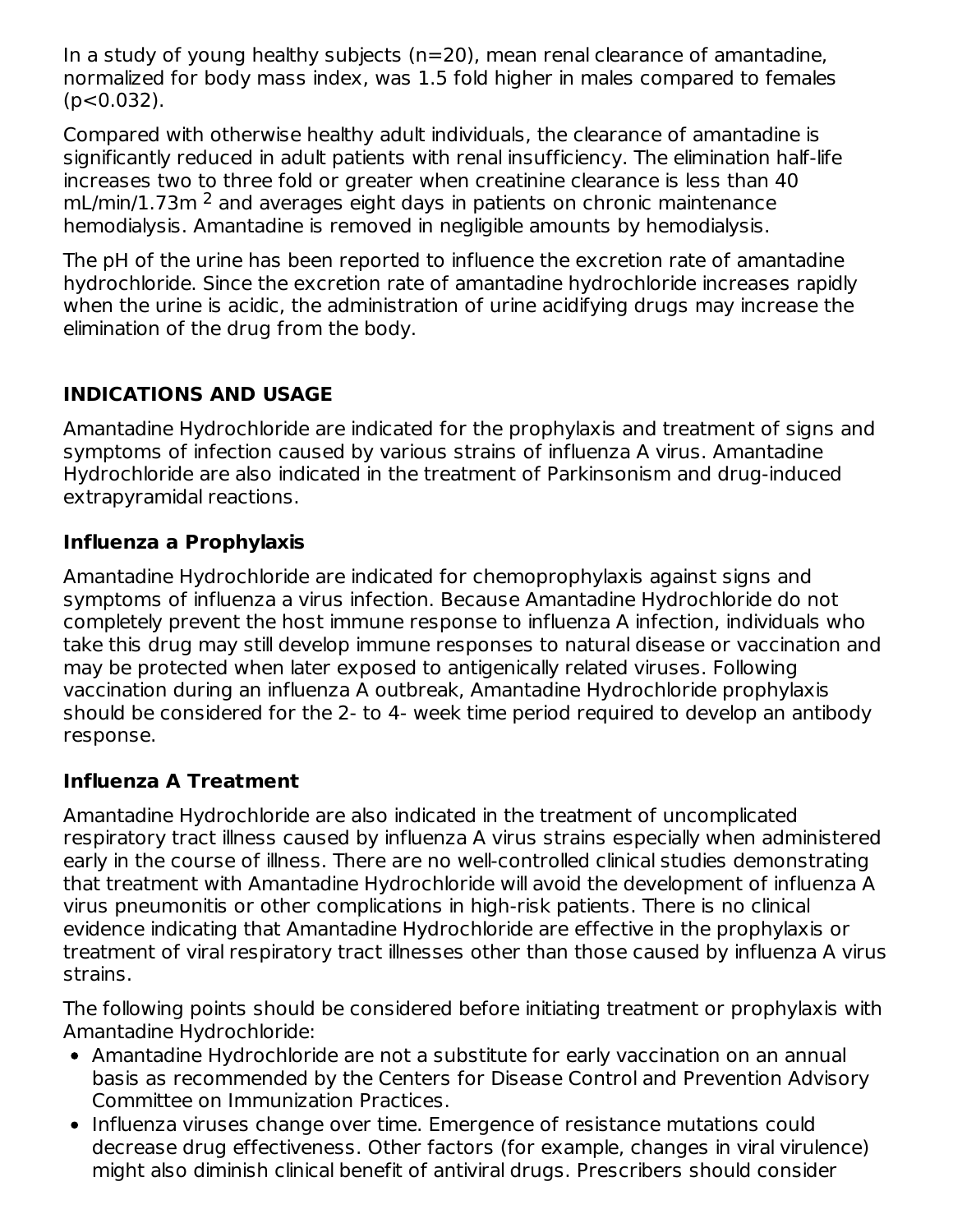available information on influenza drug susceptibility patterns and treatment effects when deciding whether to use Amantadine Hydrochloride.

#### **Parkinson's disease / Syndrome**

Amantadine Hydrochloride are indicated in the treatment of idiopathic Parkinson's disease (Paralysis Agitans), post-encephalitic Parkinsonism, and symptomatic Parkinsonism, which may follow injury to the nervous system, by carbon monoxide intoxication. It is indicated in those elderly patients believed to develop Parkinsonism in association with cerebral arteriosclerosis. In the treatment of Parkinson's disease, Amantadine Hydrochloride are less effective than levodopa, (-)-3-(3, 4-dihydroxyphenyl)- L-alanine and its efficacy in comparison with the anticholinergic antiparkinson drugs has not yet been established.

### **Drug-Induced Extrapyramidal Reactions**

Amantadine Hydrochloride are indicated in the treatment of drug-induced extrapyramidal reactions. Although anticholinergic-type side effects have been noted with Amantadine Hydrochloride when used in patients with drug-induced extrapyramidal reactions, there is a lower incidence of these side effects than that observed with the anticholinergic antiparkinson drugs.

### **CONTRAINDICATIONS**

Amantadine Hydrochloride are contraindicated in patients with known hypersensitivity to amantadine hydrochloride or to any of the other ingredients in Amantadine Hydrochloride

### **WARNINGS**

#### **Deaths**

Deaths have been reported from overdose with amantadine hydrochloride. The lowest reported acute lethal dose was 1 gram. Acute toxicity may be attributable to the anticholinergic effects of amantadine. Drug overdose has resulted in cardiac, respiratory, renal or central nervous system toxicity. Cardiac dysfunction includes arrhythmia; tachycardia and hypertension (see OVERDOSAGE).

Deaths due to drug accumulation (overdosage) have been reported in patients with renal impairment, who were prescribed higher than recommended doses of Amantadine Hydrochloride USP for their level of renal function (see DOSAGE AND ADMINISTRATION; Dosage of Impaired Renal Function and OVERDOSAGE).

### **Suicide Attempts**

Suicide attempts, some of which have been fatal, have been reported in patients treated with amantadine hydrochloride, many of whom received short courses for influenza treatment or prophylaxis. The incidence of suicide attempts is not known and the pathophysiologic mechanism is not understood. Suicide attempts and suicidal ideation have been reported in patients with and without prior history of psychiatric illness. Amantadine hydrochloride can exacerbate mental problems in patients with a history of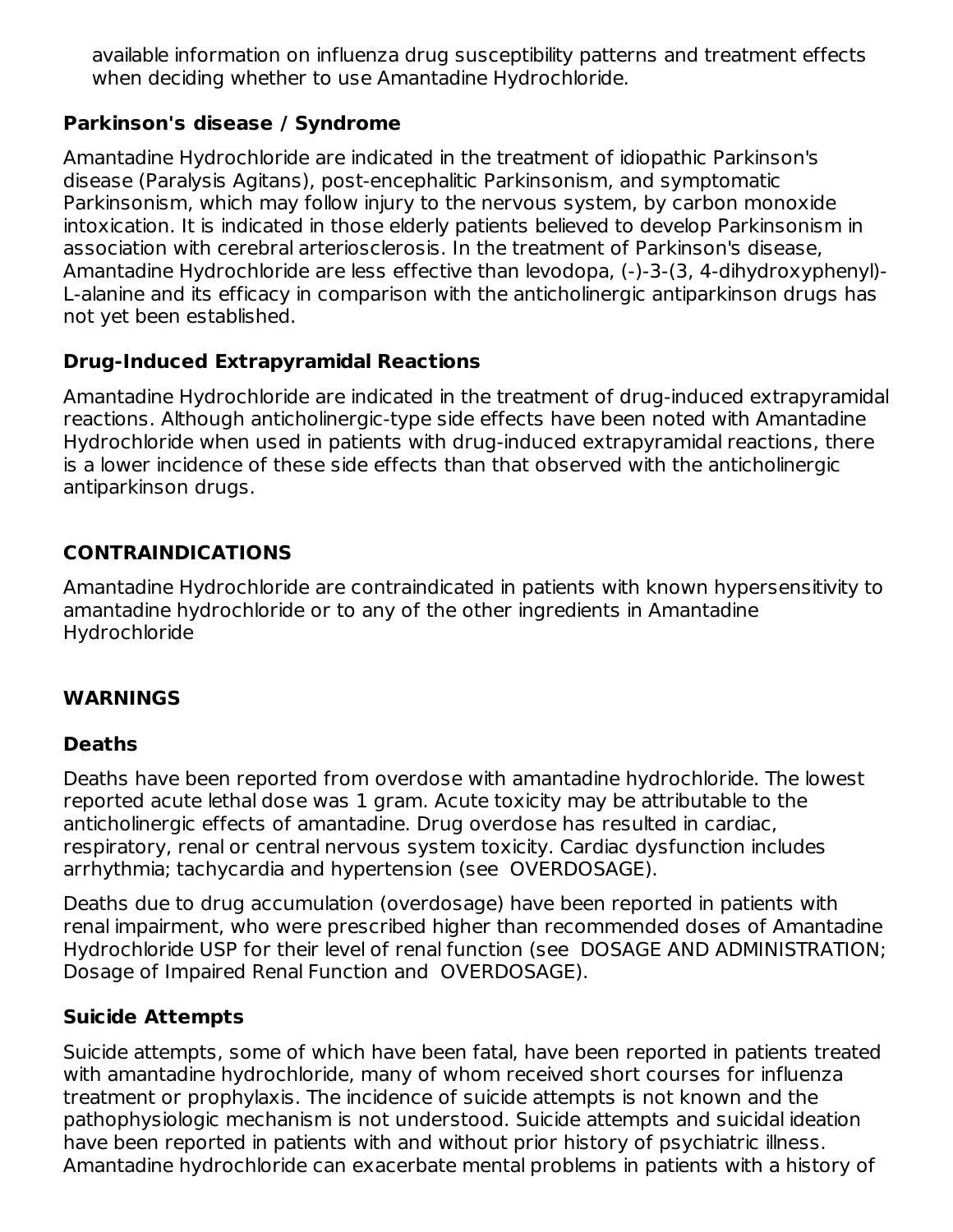psychiatric disorders or substance abuse. Patients who attempt suicide may exhibit abnormal mental states, which include disorientation, confusion, depression, personality changes, agitation, aggressive behavior, hallucinations, paranoia, other psychotic reactions, and somnolence or insomnia. Because of the possibility of serious adverse effects, caution should be observed when prescribing Amantadine Hydrochloride to patients being treated with drugs having CNS effects, or for whom the potential risks outweigh the benefit of treatment.

## **CNS Effects**

Patients with a history of epilepsy or other "seizures" should be observed closely for possible increased seizure activity.

Patients receiving Amantadine Hydrochloride who note central nervous system effects or blurring of vision should be cautioned against driving or working in situations where alertness and adequate motor coordination are important.

## **Other**

Patients with a history of congestive heart failure or peripheral edema should be followed closely as there are patients who developed congestive heart failure while receiving Amantadine Hydrochloride.

Patients with Parkinson's disease improving on Amantadine Hydrochloride should resume normal activities gradually and cautiously, consistent with other medical considerations, such as the presence of osteoporosis or phlebothrombosis.

Because Amantadine Hydrochloride have anticholinergic effects and may cause mydriasis, it should not be given to patients with untreated angle closure glaucoma.

### **PRECAUTIONS**

Amantadine hydrochloride should not be discontinued abruptly in patients with Parkinson's disease since a few patients have experienced a parkinsonian crisis, i.e., a sudden marked clinical deterioration, when this medication was suddenly stopped. The dose of anticholinergic drugs or of amantadine hydrochloride should be reduced if atropine-like effects appear when these drugs are used concurrently. Abrupt discontinuation may also precipitate delirium, agitation, delusions, hallucinations, paranoid reaction, stupor, anxiety, depression and slurred speech.

### **Neuroleptic Malignant Syndrome (NMS)**

Sporadic cases of possible Neuroleptic Malignant Syndrome (NMS) have been reported in association with dose reduction or withdrawal of amantadine hydrochloride therapy. Therefore, patients should be observed carefully when the dosage of amantadine hydrochloride is reduced abruptly or discontinued, especially if the patient is receiving neuroleptics.

NMS is an uncommon but life-threatening syndrome characterized by fever or hyperthermia; neurologic findings including muscle rigidity, involuntary movements, altered consciousness; mental status changes; other disturbances such as autonomic dysfunction, tachycardia, tachypnea, hyper- or hypotension; laboratory findings such as creatine phosphokinase elevation, leukocytosis, myoglobinuria, and increased serum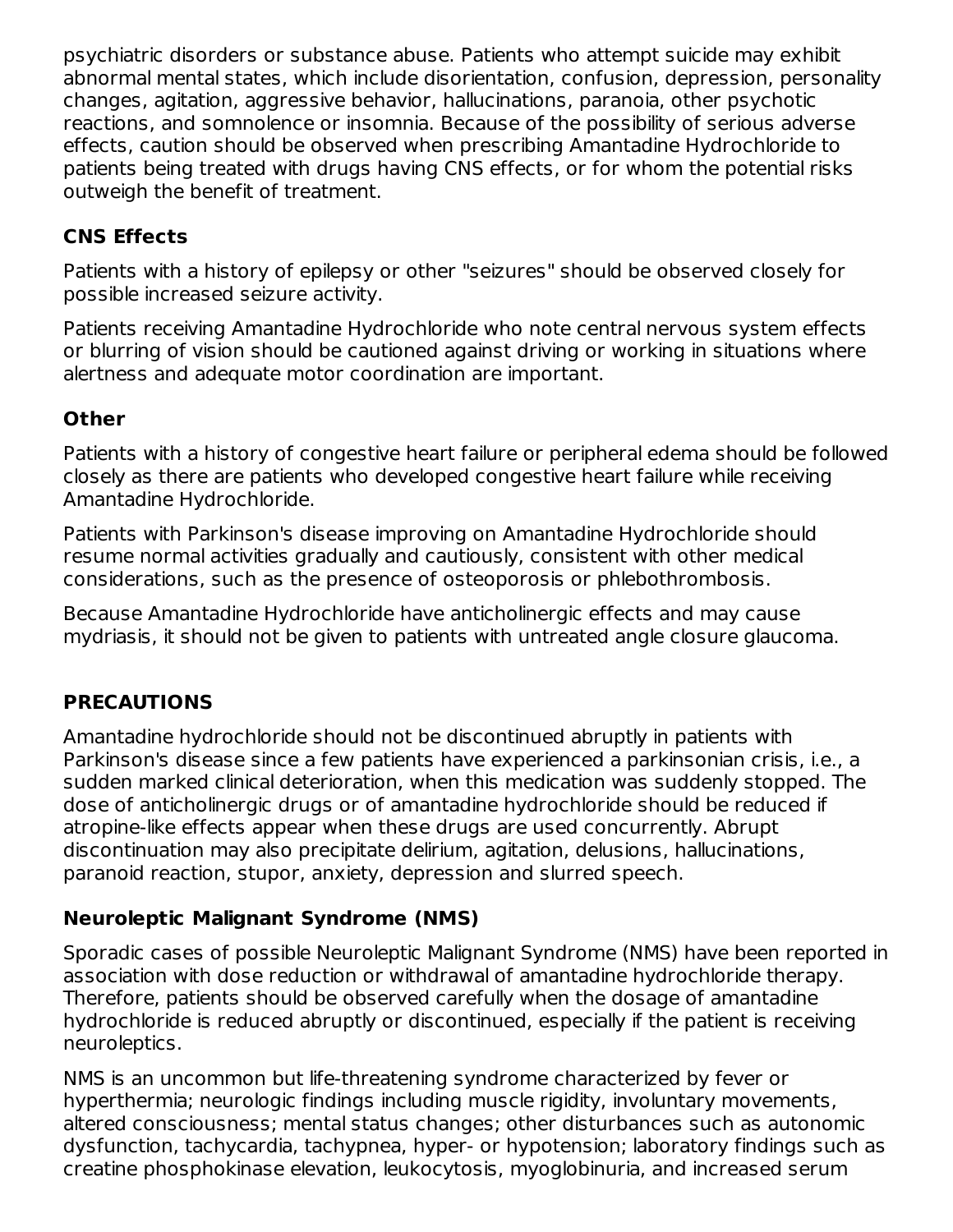myoglobin.

The early diagnosis of this condition is important for the appropriate management of these patients. Considering NMS as a possible diagnosis and ruling out other acute illnesses (e.g., pneumonia, systemic infection, etc.) is essential. This may be especially complex if the clinical presentation includes both serious medical illness and untreated or inadequately treated extrapyramidal signs and symptoms (EPS). Other important considerations in the differential diagnosis include central anticholinergic toxicity, heat stroke, drug fever and primary central nervous system (CNS) pathology.

The management of NMS should include: 1) intensive symptomatic treatment and medical monitoring, and 2) treatment of any concomitant serious medical problems for which specific treatments are available. Dopamine agonists, such as bromocriptine, and muscle relaxants, such as dantrolene are often used in the treatment of NMS; however, their effectiveness has not been demonstrated in controlled studies.

## **Renal disease**

Because amantadine hydrochloride is mainly excreted in the urine, it accumulates in the plasma and in the body when renal function declines. Thus, the dose of amantadine hydrochloride should be reduced in patients with renal impairment and in individuals who are 65 years of age or older (see DOSAGE AND ADMINISTRATION: Dosage for Impaired Renal Function).

## **Liver disease**

Care should be exercised when administering amantadine hydrochloride to patients with liver disease. Rare instances of reversible elevation of liver enzymes have been reported in patients receiving amantadine hydrochloride, though a specific relationship between the drug and such changes has not been established.

## **Impulse Control/Compulsive Behaviors**

Postmarketing reports suggest that patients treated with anti-Parkinson medications can experience intense urges to gamble, increased sexual urges, intense urges to spend money uncontrollably, and other intense urges. Patients may be unable to control these urges while taking one or more of the medications that are generally used for the treatment of Parkinson's disease and that increase central dopaminergic tone, including amantadine hydrochloride. In some cases, although not all, these urges were reported to have stopped when the dose was reduced or the medication was discontinued. Because patients may not recognize these behaviors as abnormal it is important for prescribers to specifically ask patients or their caregivers about the development of new or increased gambling urges, sexual urges, uncontrolled spending or other urges while being treated with amantadine hydrochloride. Physicians should consider dose reduction or stopping the medication if a patient develops such urges while taking amantadine hydrochloride.

### **Melanoma**

Epidemiological studies have shown that patients with Parkinson's disease have a higher risk (2- to approximately 6-fold higher) of developing melanoma than the general population. Whether the increased risk observed was due to Parkinson's disease or other factors, such as drugs used to treat Parkinson's disease, is unclear.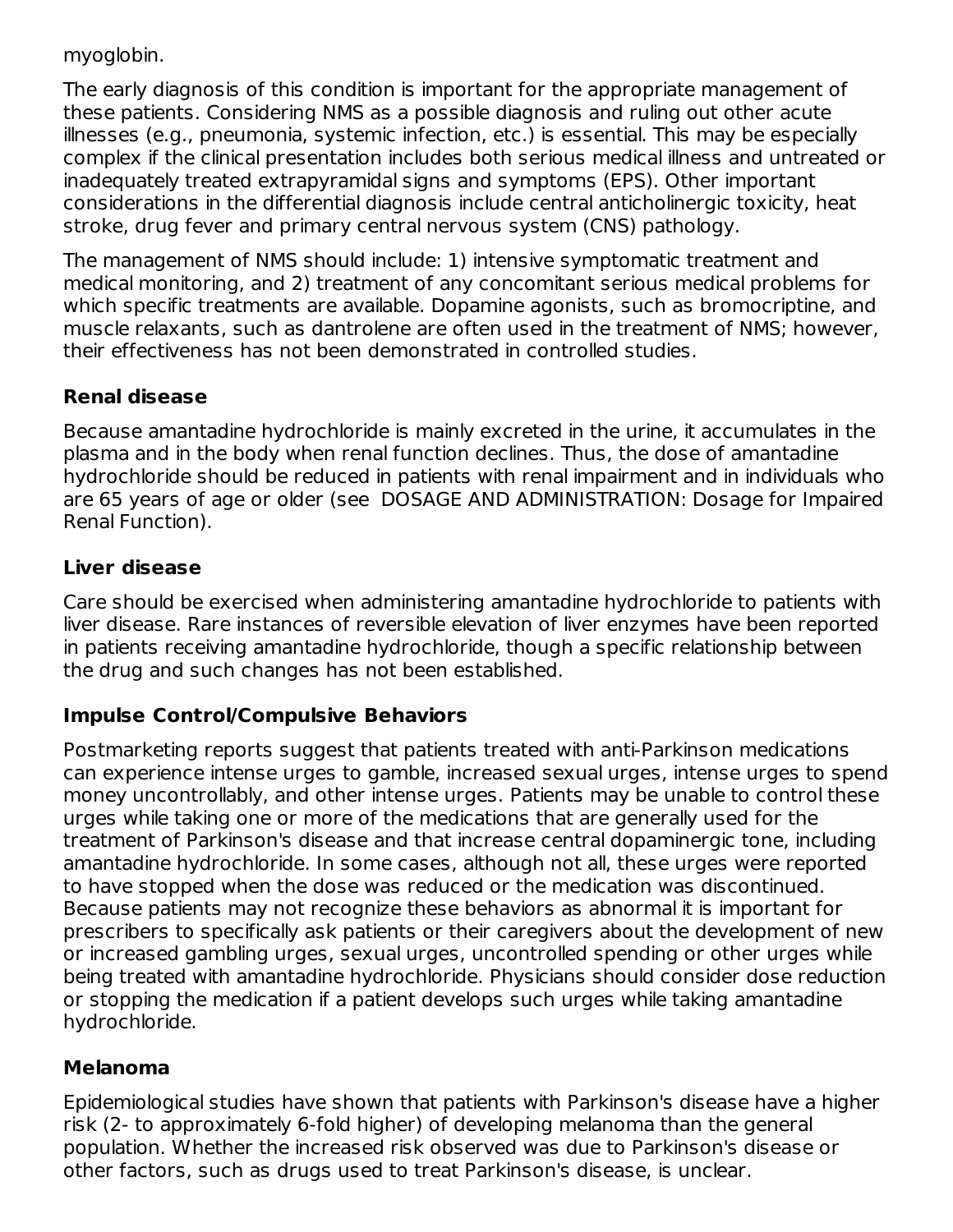For the reasons stated above, patients and providers are advised to monitor for melanomas frequently and on a regular basis when using Amantadine Hydrochloride for any indication. Ideally, periodic skin examinations should be performed by appropriately qualified individuals (e.g., dermatologists).

## **Other**

The dose of amantadine hydrochloride may need careful adjustment in patients with congestive heart failure, peripheral edema, or orthostatic hypotension. Care should be exercised when administering amantadine hydrochloride to patients with a history of recurrent eczematoid rash, or to patients with psychosis or severe psychoneurosis not controlled by chemotherapeutic agents.

Serious bacterial infections may begin with influenza-like symptoms or may coexist with or occur as complications during the course of influenza. Amantadine hydrochloride has not been shown to prevent such complications.

## **Information for Patients**

Patients should be advised of the following information:

Blurry vision and/or impaired mental acuity may occur.

Gradually increase physical activity as the symptoms of Parkinson's disease improve.

Avoid excessive alcohol usage, since it may increase the potential for CNS effects such as dizziness, confusion, lightheadedness and orthostatic hypotension.

Avoid getting up suddenly from a sitting or lying position. If dizziness or lightheadedness occurs, notify physician.

Notify physician if mood/mental changes, swelling of extremities, difficulty urinating and/or shortness of breath occur.

Do not take more medication than prescribed because of the risk of overdose. If there is no improvement in a few days, or if medication appears less effective after a few weeks, discuss with a physician.

Consult physician before discontinuing medication.

Seek medical attention immediately if it is suspected that an overdose of medication has been taken.

## **Drug Interactions**

Careful observation is required when amantadine hydrochloride is administered concurrently with central nervous system stimulants.

Agents with anticholinergic properties may potentiate the anticholinergic-like side effects of amantadine.

Coadministration of thioridazine has been reported to worsen the tremor in elderly patients with Parkinson's disease, however, it is not known if other phenothiazines produce a similar response. Coadministration of Dyazide

(triamterene/hydrochlorothiazide) resulted in a higher plasma amantadine concentration in a 61-year-old man receiving amantadine hydrochloride 100 mgTID. For Parkinson's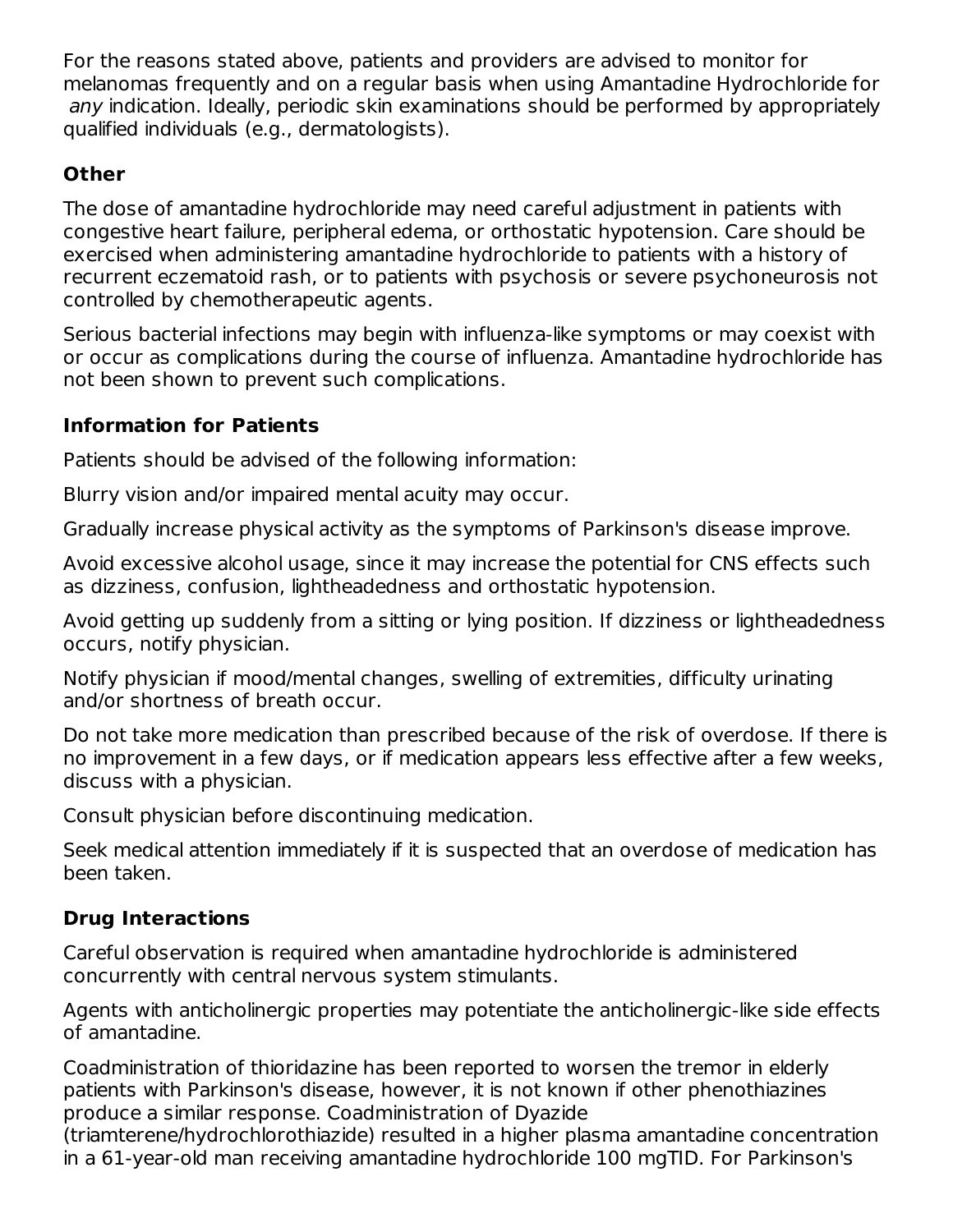disease.1 It is not known which of the components of Dyazide contributed to the observation or if related drugs produce a similar response.

Coadministration of quinine or quinidine with amantadine was shown to reduce the renal clearance of amantadine by about 30%.

The concurrent use of amantadine hydrochloride with live attenuated influenza vaccine (LAIV) intranasal has not been evaluated. However, because of the potential for interference between these products, LAIV should not be administered within 2 weeks before or 48 hours after administration of amantadine hydrochloride, unless medically indicated. The concern about possible interference arises from the potential for antiviral drugs to inhibit replication of live vaccine virus. Trivalent inactivated influenza vaccine can be administered at any time relative to use of amantadine hydrochloride.

#### **Carcinogenesis and Mutagenesis**

Long-term *in vivo* animal studies designed to evaluate the carcinogenic potential of amantadine hydrochloride have not been performed. In several *in vitro* assays for gene mutation, amantadine hydrochloride did not increase the number of spontaneously observed mutations in four strains of Salmonella typhimurium (Ames Test) or in a mammalian cell line (Chinese Hamster Ovary cells) when incubations were performed either with or without a liver metabolic activation extract. Further, there was no evidence of chromosome damage observed in an *in vitro* test using freshly derived and stimulated human peripheral blood lymphocytes (with and without metabolic activation) or in an *in vivo* mouse bone marrow micronucleus test (140-550 mg/kg; estimated human equivalent doses of 11.7–45.8 mg/kg based on body surface area conversion).

### **Impairment of Fertility**

The effect of amantadine on fertility has not been adequately tested, that is, in a study conducted under Good Laboratory Practice (GLP) and according to current recommended methodology. In a three litter, non-GLP, reproduction study in rats, amantadine hydrochloride at a dose of 32 mg/kg/day (equal to the maximum recommended human dose on a mg/m  $^2$  basis) administered to both males and females slightly impaired fertility. There were no effects on fertility at a dose level of 10 mg/kg/day (or 0.3 times the maximum recommended human dose on a mg/m  $^2$  basis); intermediate doses were not tested.

Failed fertility has been reported during human in vitro fertilization (IVF) when the sperm donor ingested amantadine 2 weeks prior to, and during the IVF cycle.

### **Pregnancy**

Teratogenic Effects

### Pregnancy Category C

The effect of amantadine on embryofetal and peri-postnatal development has not been adequately tested, that is, in studies conducted under Good Laboratory Practice (GLP) and according to current recommended methodology. However, in two non-GLP studies in rats in which females were dosed from 5 days prior to mating to Day 6 of gestation or on Days 7 to 14 of gestation, amantadine hydrochloride produced increases in embryonic death at an oral dose of 100 mg/kg (or 3 times the maximum recommended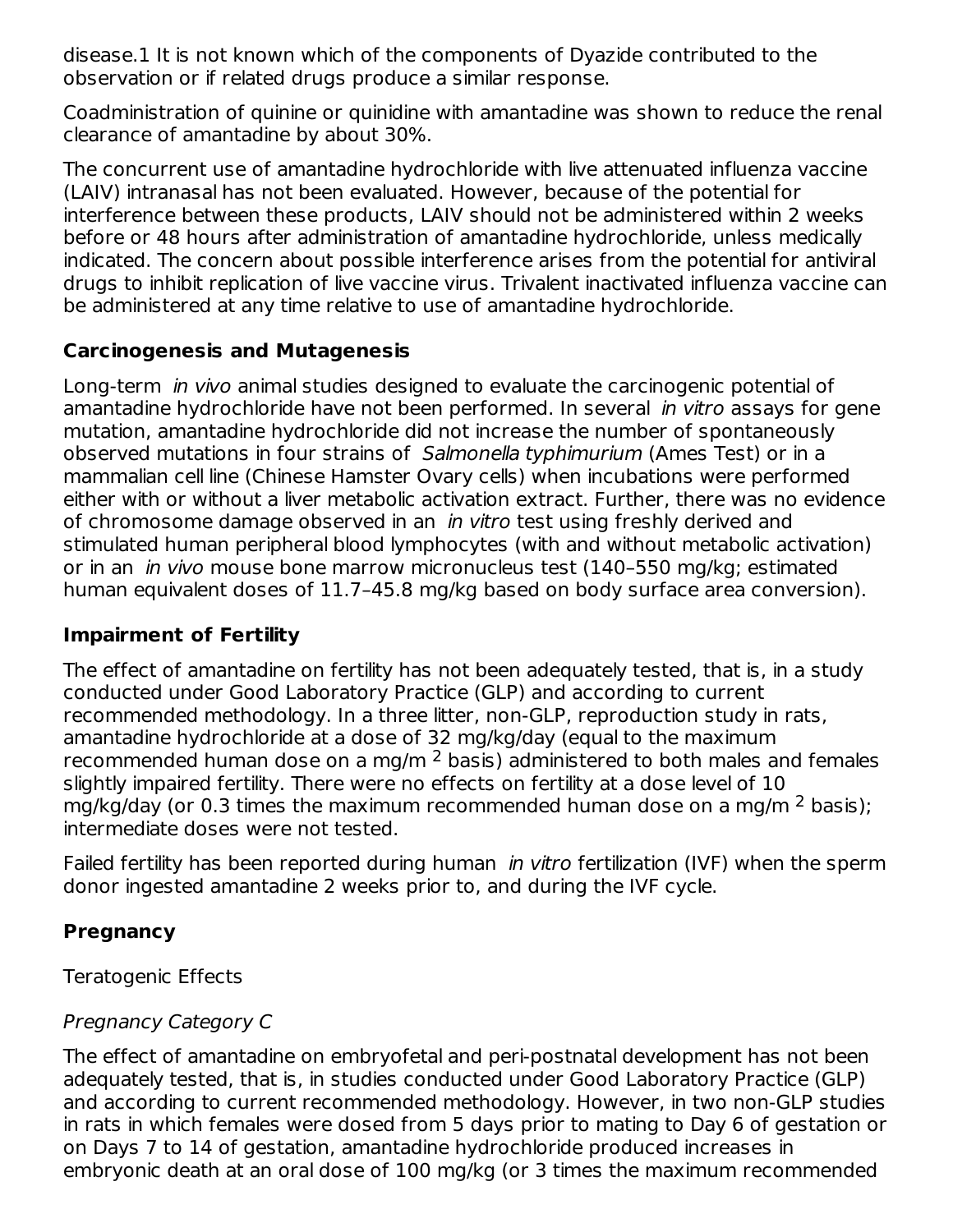human dose on a mg/m <sup>2</sup> basis). In the non-GLP rat study in which females were dosed on Days 7 to 14 of gestation, there was a marked increase in severe visceral and skeletal malformations at oral doses of 50 and 100 mg/kg (or 1.5 and 3 times, respectively, the maximum recommended human dose on a mg/m <sup>2</sup> basis). The noeffect dose for teratogenicity was 37 mg/kg (equal to the maximum recommended human dose on a mg/m  $^2$  basis). The safety margins reported may not accurately reflect the risk considering the questionable quality of the study on which they are based. There are no adequate and well-controlled studies in pregnant women. Human data regarding teratogenicity after maternal use of amantadine is scarce. Tetralogy of Fallot and tibial hemimelia (normal karyotype) occurred in an infant exposed to amantadine during the first trimester of pregnancy (100 mg P.O. for 7 days during the 6th and 7th week of gestation). Cardiovascular maldevelopment (single ventricle with pulmonary atresia) was associated with maternal exposure to amantadine (100 mg/d) administered during the first 2 weeks of pregnancy. Amantadine hydrochloride should be used during pregnancy only if the potential benefit justifies the potential risk to the embryo or fetus.

## **Nursing Mothers**

Amantadine hydrochloride is excreted in human milk. Use is not recommended in nursing mothers.

## **Pediatric Use**

The safety and efficacy of amantadine hydrochloride in newborn infants and infants below the age of 1 year have not been established.

### **Usage in the Elderly**

Because amantadine hydrochloride is primarily excreted in the urine, it accumulates in the plasma and in the body when renal function declines. Thus, the dose of amantadine hydrochloride should be reduced in patients with renal impairment and in individuals who are 65 years of age or older. The dose of Amantadine Hydrochloride may need reduction in patients with congestive heart failure, peripheral edema, or orthostatic hypotension (see DOSAGE AND ADMINISTRATION).

### **ADVERSE REACTIONS**

The adverse reactions reported most frequently at the recommended dose of amantadine hydrochloride (5 to 10%) are nausea, dizziness (lightheadedness), and insomnia.

Less frequently, (1 to 5%) reported adverse reactions are depression, anxiety and irritability, hallucinations, confusion, anorexia, dry mouth, constipation, ataxia, livedo reticular is, peripheral edema, orthostatic hypotension, headache, somnolence, nervousness, dream abnormality, agitation, dry nose, diarrhea and fatigue.

Infrequently (0.1 to 1%) occurring adverse reactions are congestive heart failure, psychosis, urinary retention, dyspnea, skin rash, vomiting, weakness, slurred speech, euphoria, thinking abnormality, amnesia, hyperkinesia, hypertension, decreased libido, and visual disturbance, including punctate subepithelial or other corneal opacity, corneal edema, decreased visual acuity, sensitivity to light, and optic nerve palsy.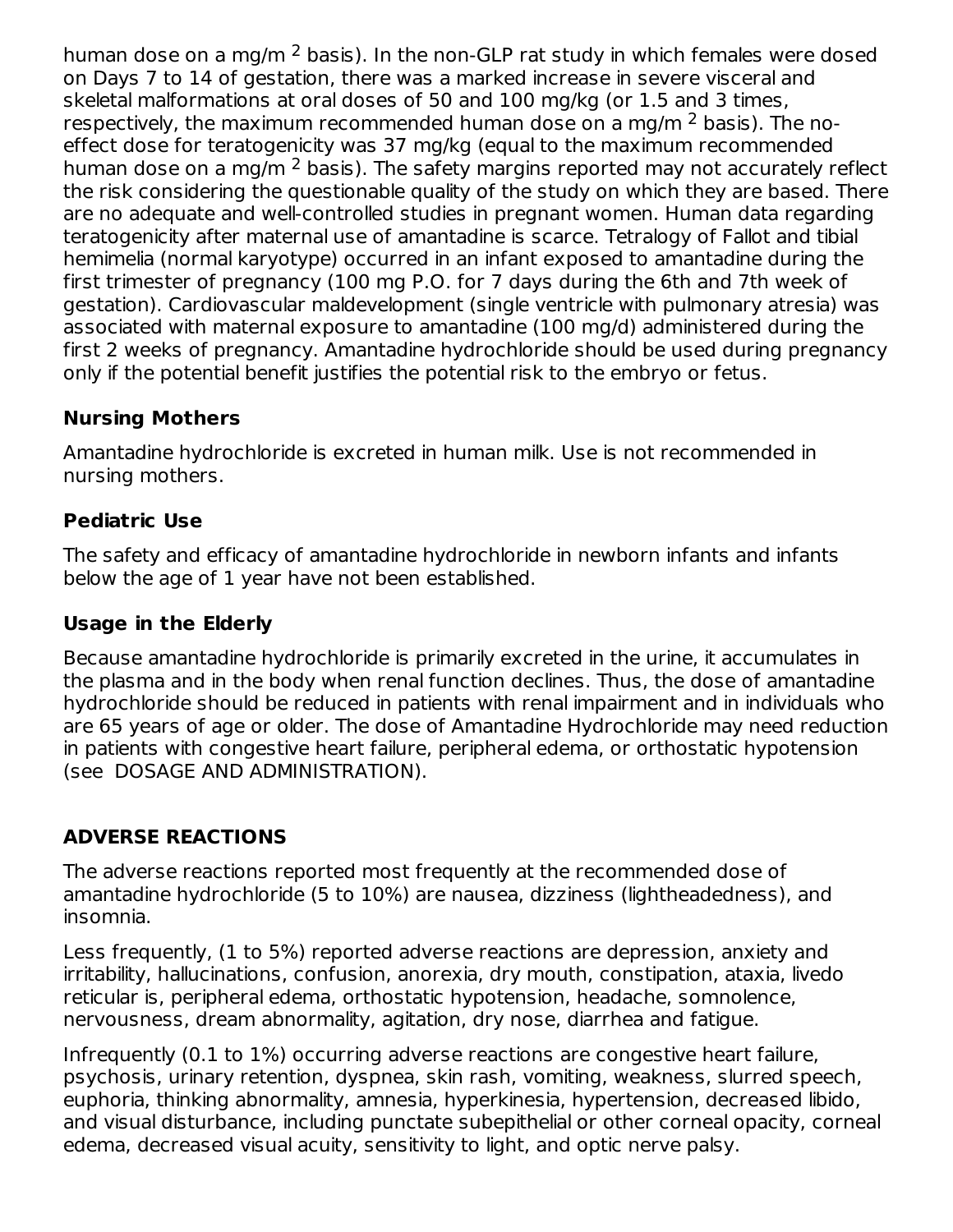Rare (less than 0.1%) occurring adverse reactions are: instances of convulsion, leukopenia, neutropenia, eczematoid dermatitis, oculogyric episodes, suicidal attempt, suicide, and suicidal ideation (see WARNINGS).

Other adverse reactions reported during postmarketing experience with amantadine hydrochloride usage include:

**Nervous System/Psychiatric –** coma, stupor, delirium, hypokinesia, hypertonia, delusions, aggressive behavior, paranoid reaction, manic reaction, involuntary muscle contractions, gait abnormalities, paresthesia, EEG changes, and tremor. Abrupt discontinuation may also precipitate delirium, agitation, delusions, hallucinations, paranoid reaction, stupor, anxiety, depression and slurred speech;

**Cardiovascular –** cardiac arrest, arrhythmias including malignant arrhythmias, hypotension and tachycardia;

**Respiratory –** acute respiratory failure, pulmonary edema, and tachypnea;

**Gastrointestinal –** dysphagia;

**Hematologic –** leukocytosis, agranulocytosis;

**Special Senses –** keratitis and mydriasis;

**Skin and Appendages –** pruritus and diaphoresis;

**Miscellaneous -** neuroleptic malignant syndrome (see WARNINGS), allergic reactions including anaphylactic reactions, edema and fever.

**Laboratory Test –** elevated CPK, BUN, serum creatinine, alkaline phosphatase, LDH, bilirubin, GGT, SGOT, and SGPT.

## **OVERDOSAGE**

Deaths have been reported from overdose with amantadine hydrochloride. The lowest reported acute lethal dose was 1 gram. Because some patients have attempted suicide by overdosing with amantadine, prescriptions should be written for the smallest quantity consistent with good patient management.

Acute toxicity may be attributable to the anticholinergic effects of amantadine. Drug overdose has resulted in cardiac, respiratory, renal or central nervous system toxicity. Cardiac dysfunction includes arrhythmia, tachycardia and hypertension. Pulmonary edema and respiratory distress (including adult respiratory distress syndrome – ARDS) have been reported; renal dysfunction including increased BUN, decreased creatinine clearance and renal insufficiency can occur. Central nervous system effects that have been reported include insomnia, anxiety, agitation, aggressive behavior, hypertonia, hyperkinesia, ataxia, gait abnormality, tremor, confusion, disorientation, depersonalization, fear, delirium, hallucinations, psychotic reactions, lethargy, somnolence and coma. Seizures may be exacerbated in patients with prior history of seizure disorders. Hyperthermia has also been observed in cases where a drug overdose has occurred.

There is no specific antidote for an overdose of amantadine hydrochloride. However, slowly administered intravenous physostigmine in 1 and 2 mg doses in an adult 2 at 1 to 2-hour intervals and 0.5 mg doses in a child3 at 5- to 10-minute intervals up to a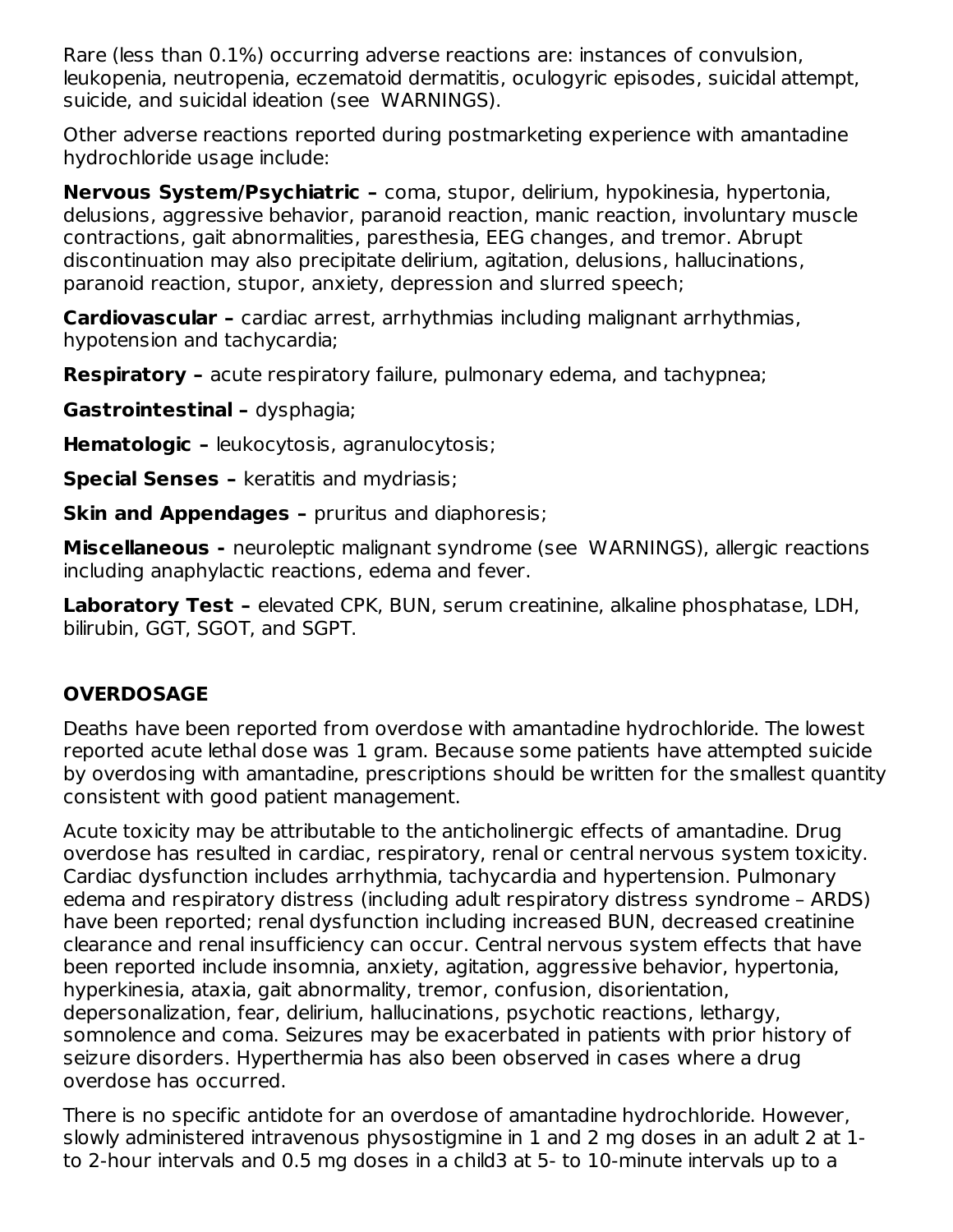maximum of 2 mg/hour have been reported to be effective in the control of central nervous system toxicity caused by amantadine hydrochloride. For acute overdosing, general supportive measures should be employed along with immediate gastric lavage or induction of emesis. Fluids should be forced, and if necessary, given intravenously. The pH of the urine has been reported to influence the excretion rate of amantadine hydrochloride. Since the excretion rate of amantadine hydrochloride increases rapidly when the urine is acidic, the administration of urine acidifying drugs may increase the elimination of the drug from the body. The blood pressure, pulse, respiration and temperature should be monitored. The patient should be observed for hyperactivity and convulsions; if required, sedation, and anticonvulsant therapy should be administered. The patient should be observed for the possible development of arrhythmias and hypotension; if required, appropriate antiarrhythmic and antihypotensive therapy should be given. Electrocardiographic monitoring may be required after ingestion, since malignant tachyarrhythmia can appear after overdose.

Care should be exercised when administering adrenergic agents, such as isoproterenol, to patients with an amantadine hydrochloride overdose, since the dopaminergic activity of amantadine hydrochloride has been reported to induce malignant arrhythmias.

The blood electrolytes, urine pH and urinary output should be monitored. If there is no record of recent voiding, catheterization should be done.

### **DOSAGE AND ADMINISTRATION**

The dose of Amantadine Hydrochloride may need reduction in patients with congestive heart failure, peripheral edema, orthostatic hypotension, or impaired renal function (see Dosage for Impaired Renal Function).

#### **Dosage for Prophylaxis and Treatment of Uncomplicated Influenza A Virus Illness**

Adult

The adult daily dosage of Amantadine Hydrochloride is 200 mg; two 100 mg as a single daily dose. The daily dosage may be split into one tablet of 100 mg twice a day. If central nervous system effects develop in once-a-day dosage, a split dosage schedule may reduce such complaints. In persons 65 years of age or older, the daily dosage of Amantadine Hydrochloride is 100 mg.

A 100 mg daily dose has also been shown in experimental challenge studies to be effective as prophylaxis in healthy adults who are not at high risk for influenza-related complications. However, it has not been demonstrated that a 100 mg daily dose is as effective as a 200 mg daily dose for prophylaxis, nor has the 100 mg daily dose been studied in the treatment of acute influenza illness. In recent clinical trials, the incidence of central nervous system (CNS) side effects associated with the 100 mg daily dose was at or near the level of placebo. The 100 mg dose is recommended for persons who have demonstrated intolerance to 200 mg of Amantadine Hydrochloride daily because of CNS or other toxicities.

Pediatric Patients

1 yr. to 9 yrs. of age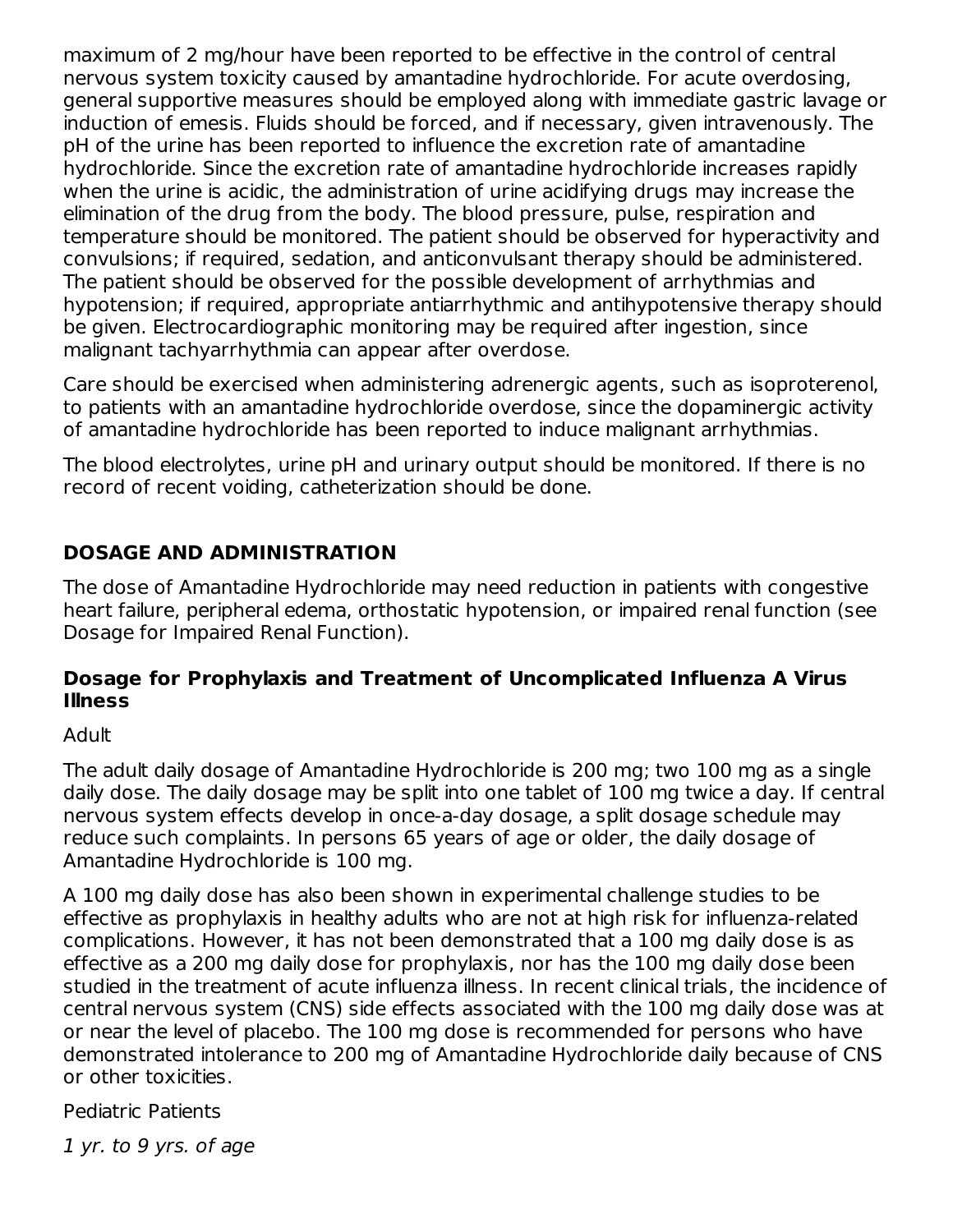The total daily dose should be calculated on the basis of 2 to 4 mg/lb/day (4.4 to 8.8 mg/kg/day), but not to exceed 150 mg per day.

### 9 yrs. to 12 yrs. of age

The total daily dose is 200 mg given as one tablet of 100 mg twice a day. The 100 mg daily dose has not been studied in this pediatric population. Therefore, there are no data, which demonstrate that this dose is as effective as or is safer than the 200 mg daily dose in this patient population.

Prophylactic dosing should be started in anticipation of an influenza A outbreak and before or after contact with individuals with influenza A virus respiratory tract illness.

Amantadine Hydrochloride should be continued daily for at least 10 days following a known exposure. If Amantadine Hydrochloride are used chemoprophylactically in conjunction with inactivated influenza A virus vaccine until protective antibody responses develop, then it should be administered for 2 to 4 weeks after the vaccine has been given. When inactivated influenza A virus vaccine is unavailable or contraindicated, Amantadine Hydrochloride should be administered for the duration of known influenza A in the community because of repeated and unknown exposure.

Treatment of influenza A virus illness should be started as soon as possible, preferably within 24 to 48 hours after onset of signs and symptoms, and should be continued for 24 to 48 hours after the disappearance of signs and symptoms.

#### **Dosage for Parkinsonism**

Adult

The usual dose of Amantadine Hydrochloride is 100 mg twice a day when used alone. Amantadine Hydrochloride have an onset of action usually within 48 hours.

The initial dose of Amantadine Hydrochloride is 100 mg daily for patients with serious associated medical illnesses or who are receiving high doses of other antiparkinson drugs. After one to several weeks at 100 mg once daily, the dose may be increased to 100 mg twice daily, if necessary. Occasionally, patients whose responses are not optimal with Amantadine Hydrochloride at 200 mg daily may benefit from an increase up to 400 mg daily in divided doses. However, such patients should be supervised closely by their physicians.

Patients initially deriving benefit from Amantadine Hydrochloride not uncommonly experience a fall-off of effectiveness after a few months. Benefit may be regained by increasing the dose to 300 mg daily. Alternatively, temporary discontinuation of Amantadine Hydrochloride for several weeks, followed by reinitiation of the drug, may result in regaining benefit in some patients. A decision to use other antiparkinson drugs may be necessary.

## **Dosage for the Concomitant Therapy**

Some patients who do not respond to anticholinergic antiparkinson drugs may respond to Amantadine Hydrochloride When Amantadine Hydrochloride or anticholinergic antiparkinson drugs are each used with marginal benefit, concomitant use may produce additional benefit.

When Amantadine Hydrochloride and levodopa are initiated concurrently, the patient can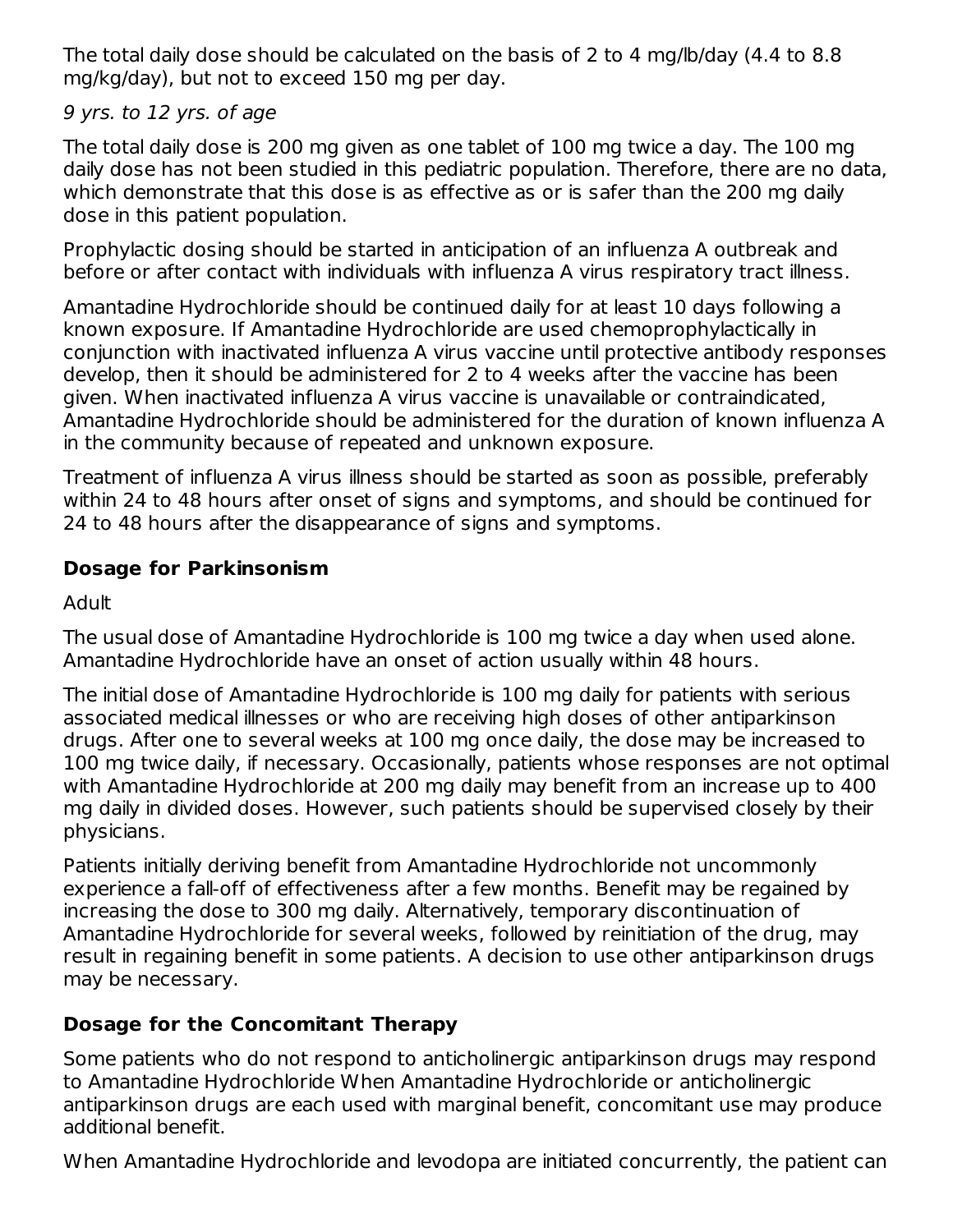exhibit rapid therapeutic benefits. Amantadine Hydrochloride should be held constant at 100 mg daily or twice daily while the daily dose of levodopa is gradually increased to optimal benefit.

When Amantadine Hydrochloride are added to optimal well-tolerated doses of levodopa, additional benefit may result, including smoothing out the fluctuations in improvement which sometimes occur in patients on levodopa alone. Patients who require a reduction in their usual dose of levodopa because of development of side effects may possibly regain lost benefit with the addition of Amantadine Hydrochloride

#### **Dosage for Drug-Induced Extrapyramidal Reactions**

Adult

The usual dose of Amantadine Hydrochloride is 100 mg twice a day. Occasionally, patients whose responses are not optimal with Amantadine Hydrochloride at 200 mg daily may benefit from an increase up to 300 mg daily in divided doses.

## **Dosage for Impaired Renal Function**

Depending upon creatinine clearance, the following dosage adjustments are recommended:

| <b>CREATININE</b><br><b>CLEARANCE</b><br>(mL/min/1.73 m <sup>2</sup> ) | <b>AMANTADINE HYDROCLORIDE</b><br><b>DOSAGE</b>        |  |  |
|------------------------------------------------------------------------|--------------------------------------------------------|--|--|
| 30 to 50                                                               | 200 mg 1st day and 100 mg each day<br>thereafter       |  |  |
| 15 to 29                                                               | 200 mg 1st day followed by 100 mg on<br>alternate days |  |  |
| $<$ 15                                                                 | 200 mg every 7 days                                    |  |  |

The recommended dosage for patients on hemodialysis is 200 mg every 7 days.

## **HOW SUPPLIED**

Amantadine Hydrochloride Tablets are available as white to off-white, round tablet, engraved "IT 75"on one side, other side is plain.

Bottles of 100 (NDC 10135-0692-01)

Bottles of 500 (NDC 10135-0692-05)

Amantadine hydrochloride capsules, USP for oral administration are available as:

**100 mg:** Hard gelatin capsule, orange cap and orange body imprinted "IT 76" in black ink and supplied as:

Bottles of 100 (NDC 10135-0693-01)

Bottles of 500 (NDC 10135-0693-05)

Store at controlled room temperature 20 to 25°C (68 to 77°F).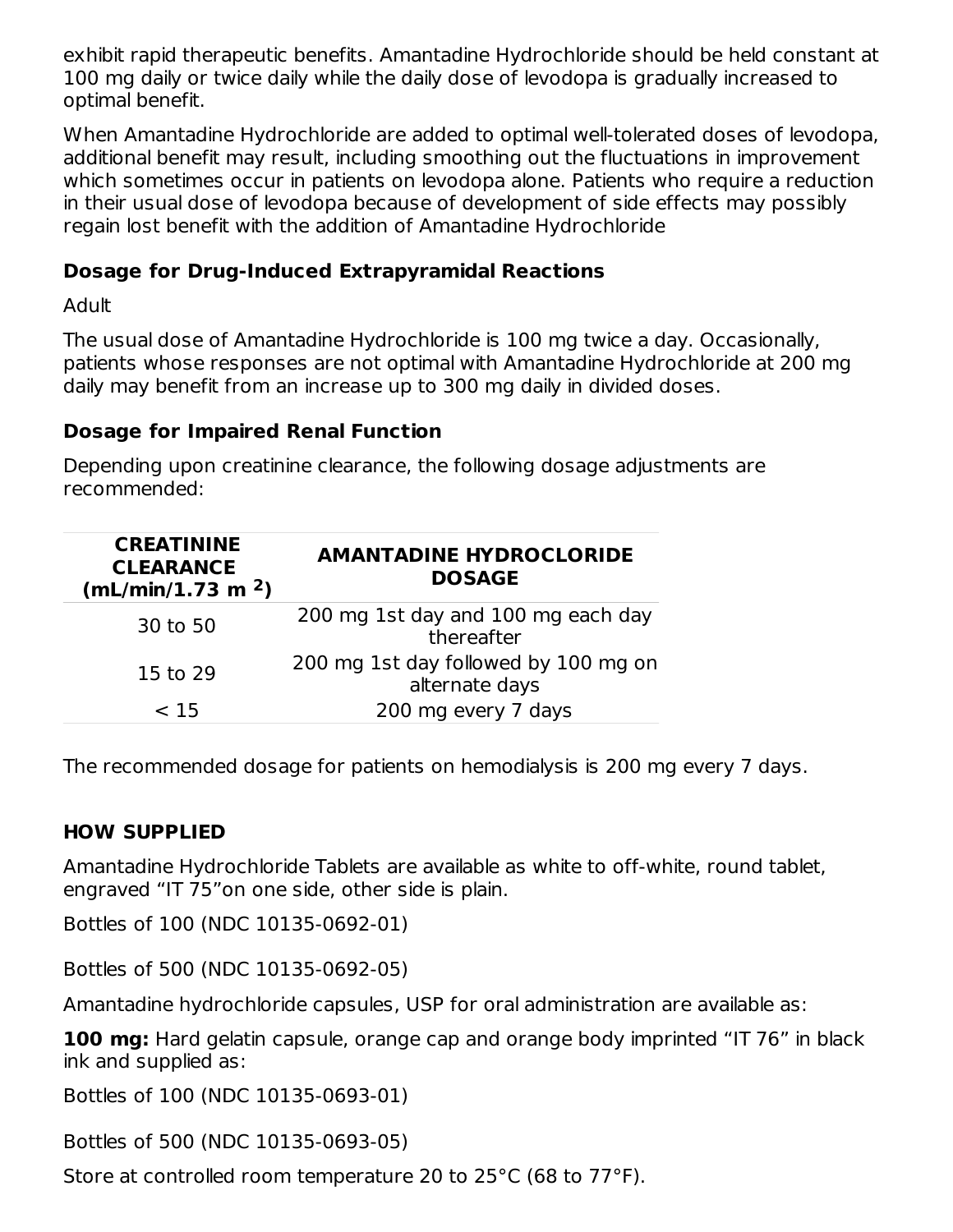Excursions permitted to 15 to 30°C (59 to 86°F). [See USP controlled room temperature.]

Dispense in a tight container as defined in the USP, with child-resistant closure (as required).

Keep out of reach of children.

Manufactured for/ Distributed by:

Marlex Pharmaceuticals, Inc.

New Castle, DE 19720

Rev. 1 10/21 IT

# **PRINCIPAL DISPLAY PANEL**

NDC 10135-0692-01

MARLEX

Amantadine Hydrochloride

**Tablets** 

100 mg

Rx Only

100 Tablets



# **PRINCIPAL DISPLAY PANEL**

NDC 10135-0692-05

MARLEX

Amantadine Hydrochloride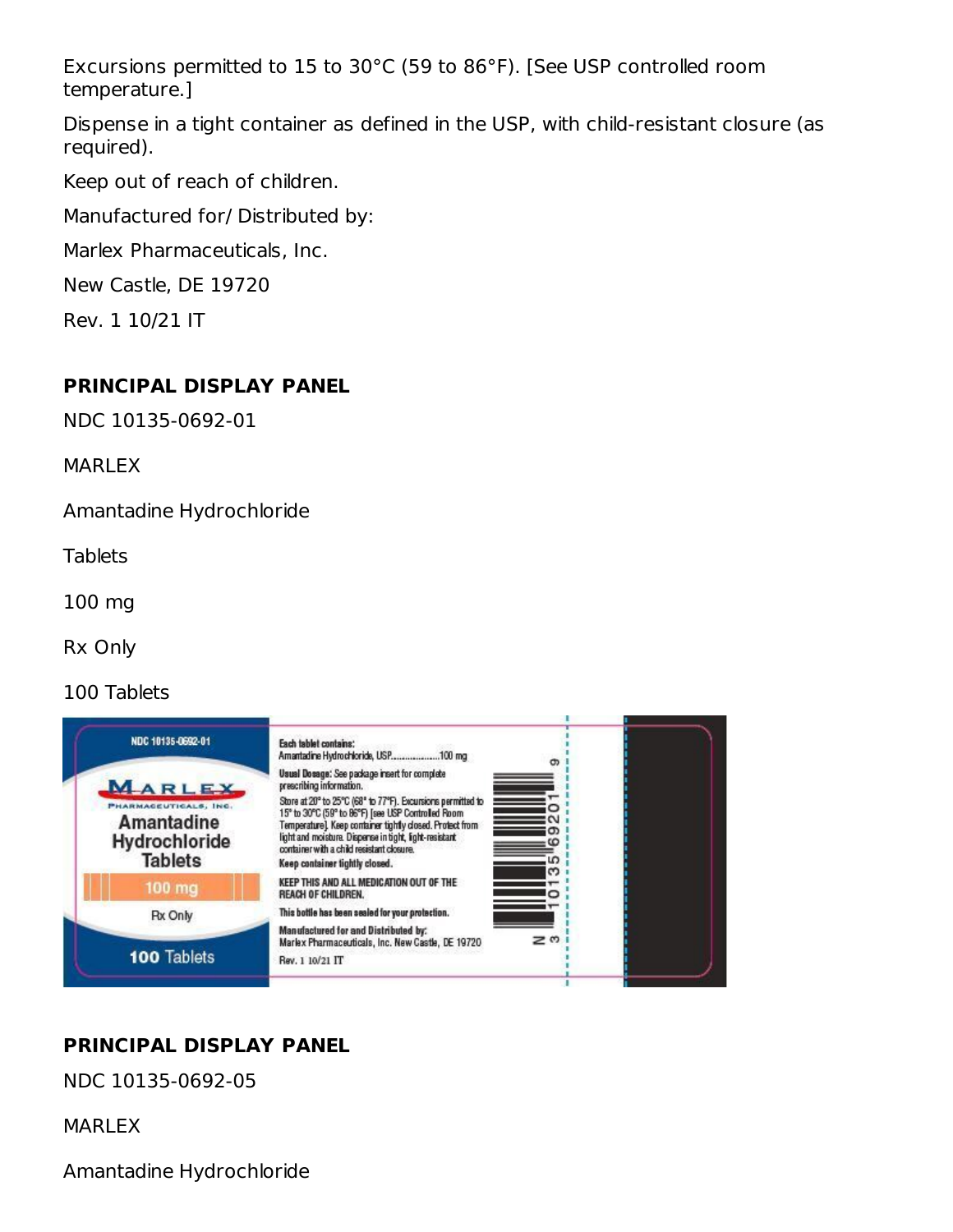**Tablets** 

100 mg

Rx Only

500 Tablets



#### **PRINCIPAL DISPLAY PANEL**

NDC 10135-0693-01

MARLEX

Amantadine Hydrochloride

Capsules, USP

100 mg

Rx Only

100 Capsules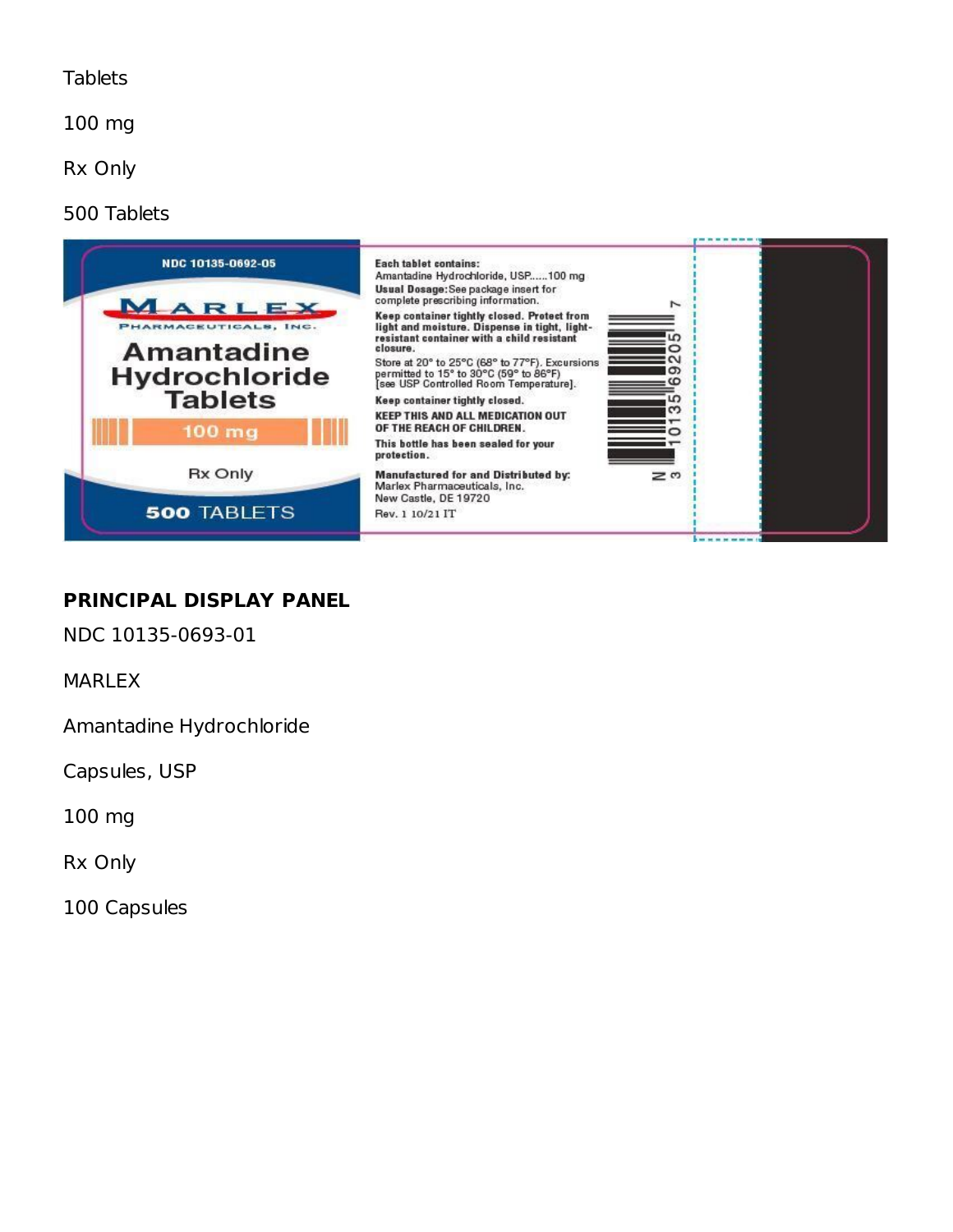

## **PRINCIPAL DISPLAY PANEL**

NDC 10135-0693-05

MARLEX

Amantadine Hydrochloride

Capsules, USP

100 mg

Rx Only

500 Tablets



# **AMANTADINE HYDROCHLORIDE**

amantadine hydrochloride tablet

**Product Information**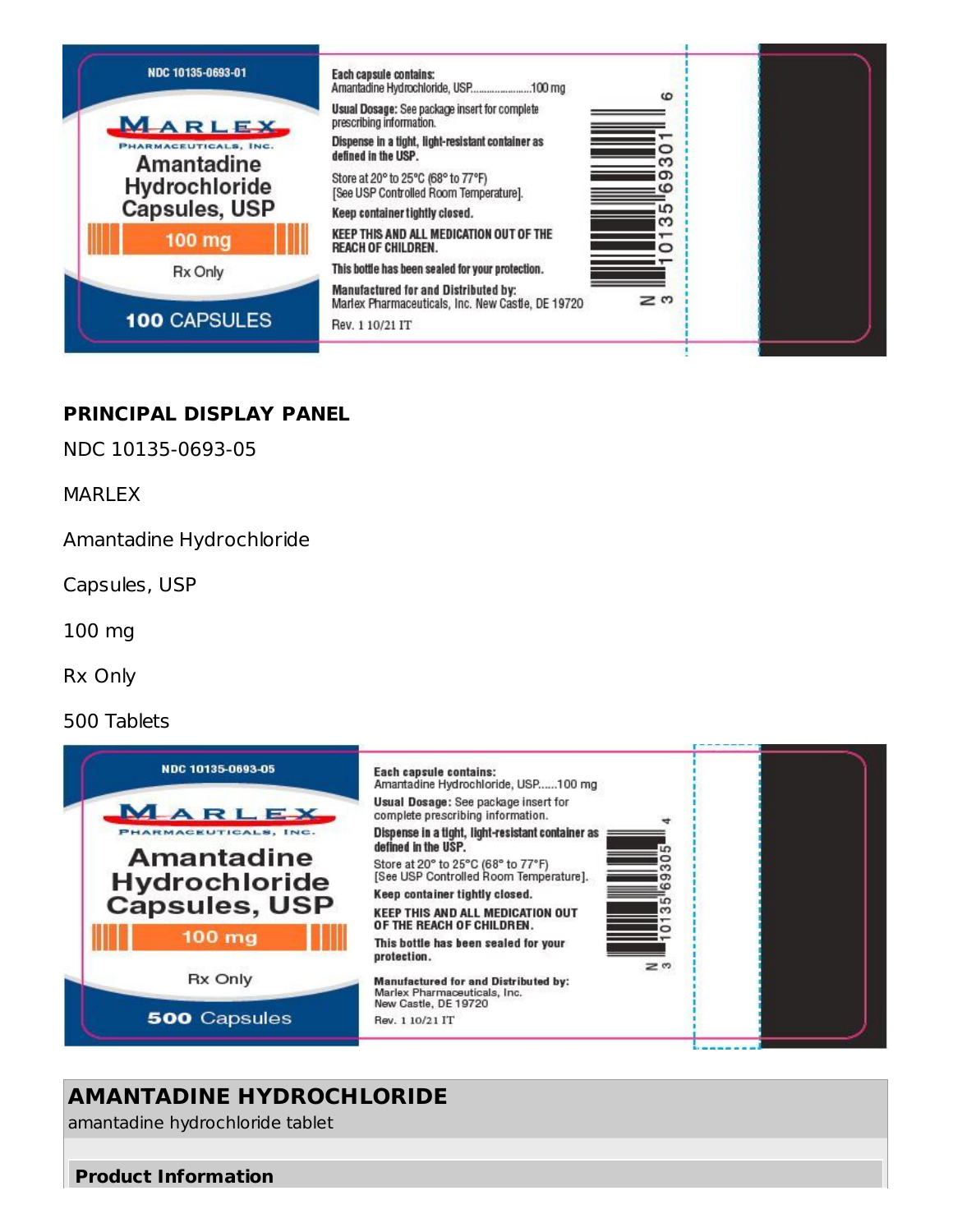|                                                                                 | <b>Product Type</b>                             |              | HUMAN PRESCRIPTION DRUG                                   | <b>Item Code (Source)</b>             |                                           |                 | NDC:10135-692                       |  |  |
|---------------------------------------------------------------------------------|-------------------------------------------------|--------------|-----------------------------------------------------------|---------------------------------------|-------------------------------------------|-----------------|-------------------------------------|--|--|
|                                                                                 | <b>Route of Administration</b>                  |              | ORAL                                                      |                                       |                                           |                 |                                     |  |  |
|                                                                                 |                                                 |              |                                                           |                                       |                                           |                 |                                     |  |  |
|                                                                                 |                                                 |              |                                                           |                                       |                                           |                 |                                     |  |  |
|                                                                                 | <b>Active Ingredient/Active Moiety</b>          |              |                                                           |                                       |                                           |                 |                                     |  |  |
|                                                                                 |                                                 |              | <b>Ingredient Name</b>                                    |                                       | <b>Basis of Strength</b>                  |                 | <b>Strength</b>                     |  |  |
| AMANTADINE HYDROCHLORIDE (UNII: M6Q1EO9TD0) (AMANTADINE -<br>UNII: BF4C9Z 1J53) |                                                 |              |                                                           |                                       | <b>AMANTADINE</b><br><b>HYDROCHLORIDE</b> |                 | 100 mg                              |  |  |
|                                                                                 |                                                 |              |                                                           |                                       |                                           |                 |                                     |  |  |
|                                                                                 | <b>Inactive Ingredients</b>                     |              |                                                           |                                       |                                           |                 |                                     |  |  |
|                                                                                 |                                                 |              | <b>Ingredient Name</b>                                    |                                       |                                           |                 | <b>Strength</b>                     |  |  |
|                                                                                 |                                                 |              | MICROCRYSTALLINE CELLULOSE (UNII: OP1R32D61U)             |                                       |                                           |                 |                                     |  |  |
|                                                                                 | <b>POVIDONE, UNSPECIFIED (UNII: FZ989GH94E)</b> |              |                                                           |                                       |                                           |                 |                                     |  |  |
|                                                                                 |                                                 |              | SODIUM STARCH GLYCOLATE TYPE A POTATO (UNII: 5856J3G2A2)  |                                       |                                           |                 |                                     |  |  |
|                                                                                 | MAGNESIUM STEARATE (UNII: 70097M6I30)           |              |                                                           |                                       |                                           |                 |                                     |  |  |
|                                                                                 | <b>SILICON DIOXIDE (UNII: ETJ7Z6XBU4)</b>       |              |                                                           |                                       |                                           |                 |                                     |  |  |
|                                                                                 |                                                 |              |                                                           |                                       |                                           |                 |                                     |  |  |
|                                                                                 |                                                 |              |                                                           |                                       |                                           |                 |                                     |  |  |
|                                                                                 | <b>Product Characteristics</b>                  |              |                                                           |                                       |                                           |                 |                                     |  |  |
|                                                                                 | Color                                           |              | white (white to off-white)                                | <b>Score</b>                          |                                           | no score        |                                     |  |  |
|                                                                                 | <b>Shape</b>                                    | <b>ROUND</b> |                                                           | <b>Size</b>                           |                                           | 7 <sub>mm</sub> |                                     |  |  |
|                                                                                 | <b>Flavor</b>                                   |              |                                                           | <b>Imprint Code</b>                   |                                           |                 | IT;75                               |  |  |
| <b>Contains</b>                                                                 |                                                 |              |                                                           |                                       |                                           |                 |                                     |  |  |
|                                                                                 |                                                 |              |                                                           |                                       |                                           |                 |                                     |  |  |
|                                                                                 |                                                 |              |                                                           |                                       |                                           |                 |                                     |  |  |
|                                                                                 | <b>Packaging</b>                                |              |                                                           |                                       |                                           |                 |                                     |  |  |
| #                                                                               | <b>Item Code</b>                                |              | <b>Package Description</b>                                | <b>Marketing Start</b><br><b>Date</b> |                                           |                 | <b>Marketing End</b><br><b>Date</b> |  |  |
| $\mathbf{1}$                                                                    | 01                                              | Product      | NDC:10135-692- 100 in 1 BOTTLE; Type 0: Not a Combination |                                       | 03/01/2020                                |                 |                                     |  |  |
| $\overline{\mathbf{c}}$                                                         | NDC:10135-692-<br>05                            | Product      | 500 in 1 BOTTLE; Type 0: Not a Combination                |                                       | 03/01/2020                                |                 |                                     |  |  |
|                                                                                 |                                                 |              |                                                           |                                       |                                           |                 |                                     |  |  |
|                                                                                 |                                                 |              |                                                           |                                       |                                           |                 |                                     |  |  |
| <b>Marketing Information</b>                                                    |                                                 |              |                                                           |                                       |                                           |                 |                                     |  |  |
|                                                                                 | <b>Marketing</b><br><b>Category</b>             |              | <b>Application Number or Monograph</b><br><b>Citation</b> |                                       | <b>Marketing Start</b><br><b>Date</b>     |                 | <b>Marketing End</b><br><b>Date</b> |  |  |
| <b>ANDA</b><br>ANDA210215                                                       |                                                 |              |                                                           | 03/01/2020                            |                                           |                 |                                     |  |  |
|                                                                                 |                                                 |              |                                                           |                                       |                                           |                 |                                     |  |  |
|                                                                                 |                                                 |              |                                                           |                                       |                                           |                 |                                     |  |  |
| <b>AMANTADINE HYDROCHLORIDE</b>                                                 |                                                 |              |                                                           |                                       |                                           |                 |                                     |  |  |
| amantadine hydrochloride capsule, gelatin coated                                |                                                 |              |                                                           |                                       |                                           |                 |                                     |  |  |
|                                                                                 |                                                 |              |                                                           |                                       |                                           |                 |                                     |  |  |
|                                                                                 |                                                 |              |                                                           |                                       |                                           |                 |                                     |  |  |
|                                                                                 | <b>Product Information</b>                      |              |                                                           |                                       |                                           |                 |                                     |  |  |

**Product Type HUMAN PRESCRIPTION DRUG Item Code (Source)** NDC:10135-693

**Route of Administration** ORAL